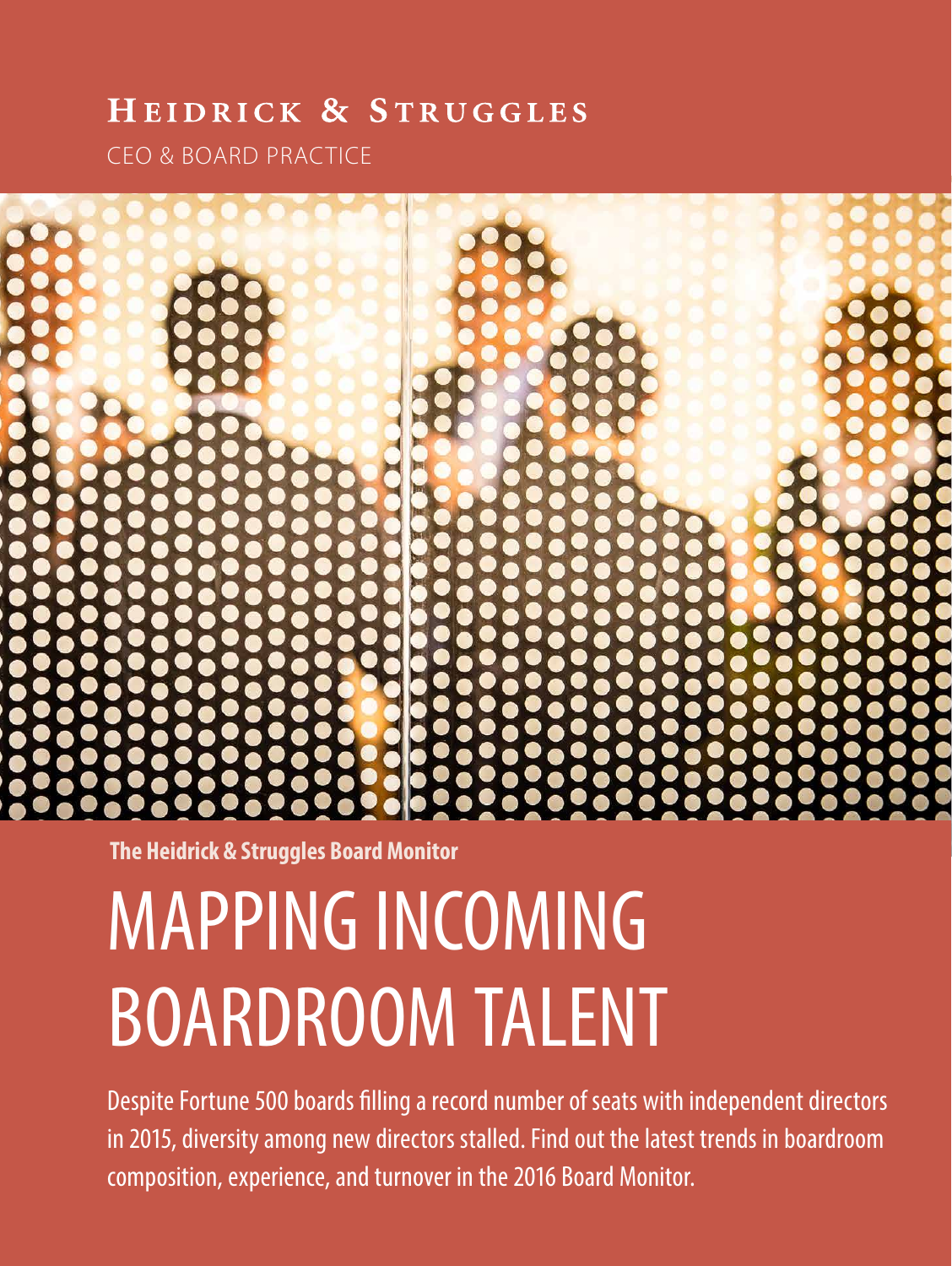In 2015, Fortune 500 companies flled 399 vacant or newly created board seats with independent directors—the largest number of such appointments since we frst began tracking them seven years ago. Few leadership positions are more consequential: Fortune 500 boards oversee companies that together account for roughly \$13 trillion in revenues, \$945 billion in profts, and \$17 trillion in market value, and employ 27 million people worldwide.

That is why for the seventh consecutive year we have captured the key attributes of new appointees their demographics, industry backgrounds, and functional roles, among other factors. And for the second year running we have used our novel way of tracking the fow of experience onto boards, comprehensively looking at *all* of the substantial career experiences of the new appointees, which we believe provides a more telling picture of the actual expertise that Fortune 500 boards acquired last year.

In addition to the upsurge in appointments, our most striking fndings include:

- The total number of board seats shrank from 4,998 in 2014 to 4,698 in 2015, a contraction of 6.0%.
- The board-turnover rate increased to 8.5% in 2015, from 6.8% in 2014, a function of the highestever number of appointments since the inception of the Board Monitor and the decrease in total board seats.
- Current and former CEOs and CFOs together represented the highest share of new board appointments—73.2%—since we began tracking the number in 2009.
- The percentage of new directors with international experience jumped to 66.7% in 2015, up from only 34.5% the previous year.
- Each appointee had substantial experience in 1.5 industries, on average, down from 2.2 in 2014.
- The share of new board appointments for Hispanics remained fat for the seventh consecutive year; the notable progress for women in recent years stalled; African-Americans edged up one percentage point, and the share for Asians and Asian-Americans fell slightly.

The uptick in international experience from 2014 to 2015 suggests that in terms of diversity of experience some boards are broadening their horizons. Yet the high proportion of former and current CEOs and CFOs tapped for board seats suggests that most boards are seeking new members from among "the usual suspects." Notably, the drop in number of signifcant industry experiences suggests that a new director in 2015 is likely to bring a somewhat narrower range of industry backgrounds than a director in the class of 2014. And the stalled progress for women appointees and the generally fat numbers for directors of Hispanic, African, and Asian descent indicate that in some dimensions of diversity things are changing slowly—if at all.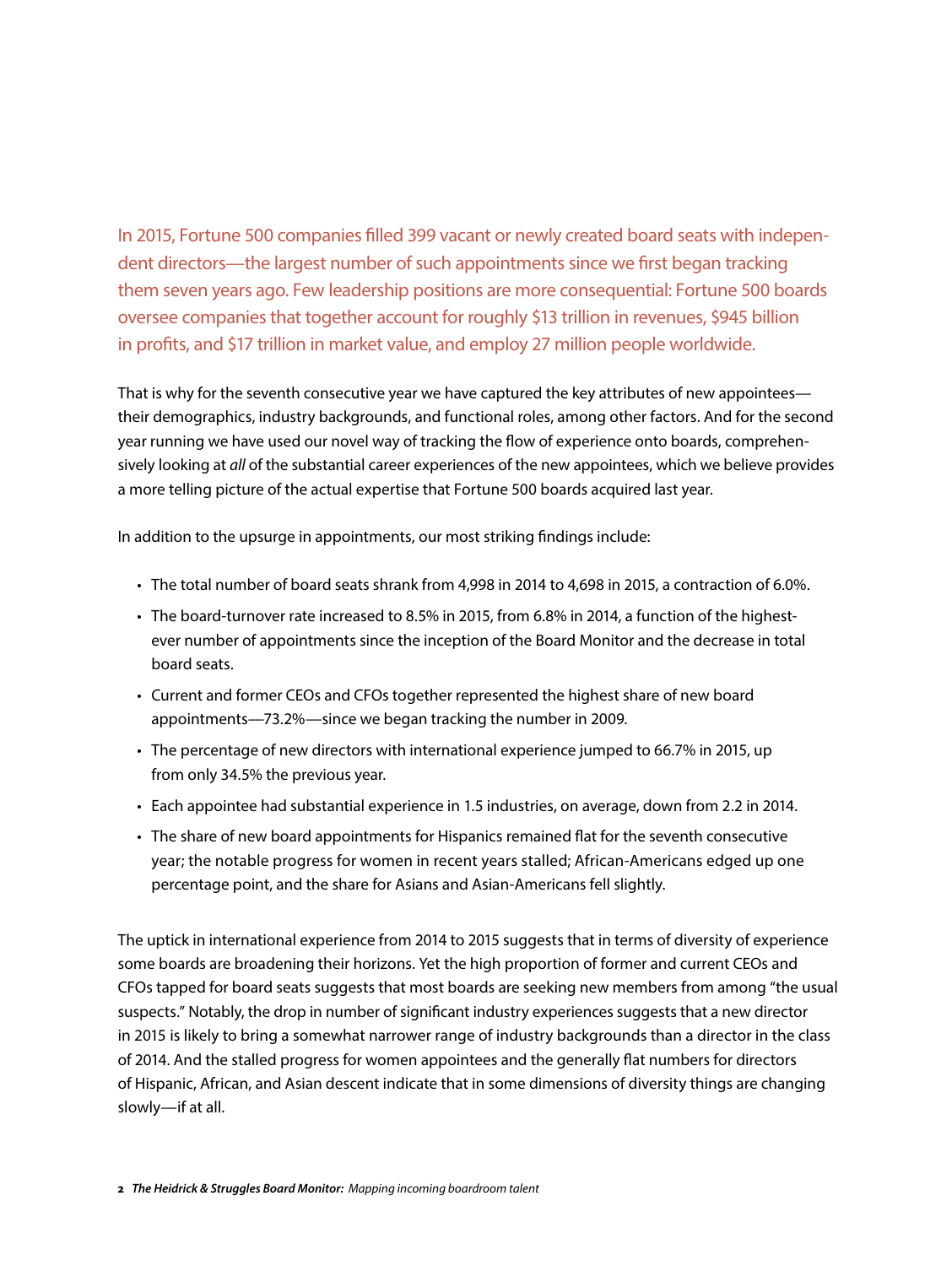### ABOUT BOARD MONITOR

#### **Snapshot of 2016 fndings**

Produced by Heidrick & Struggles' CEO & Board Practice, the Board Monitor tracks and analyzes trends in non-executive director appointments to Fortune 500 boards. Data on appointments are tracked through BoardEx, proxy flings, and corporate websites. Information about executives is gathered from publicly available sources, BoardEx, and a Heidrick & Struggles proprietary database.





1 Total non-executive director seats in 2015 = 4,698.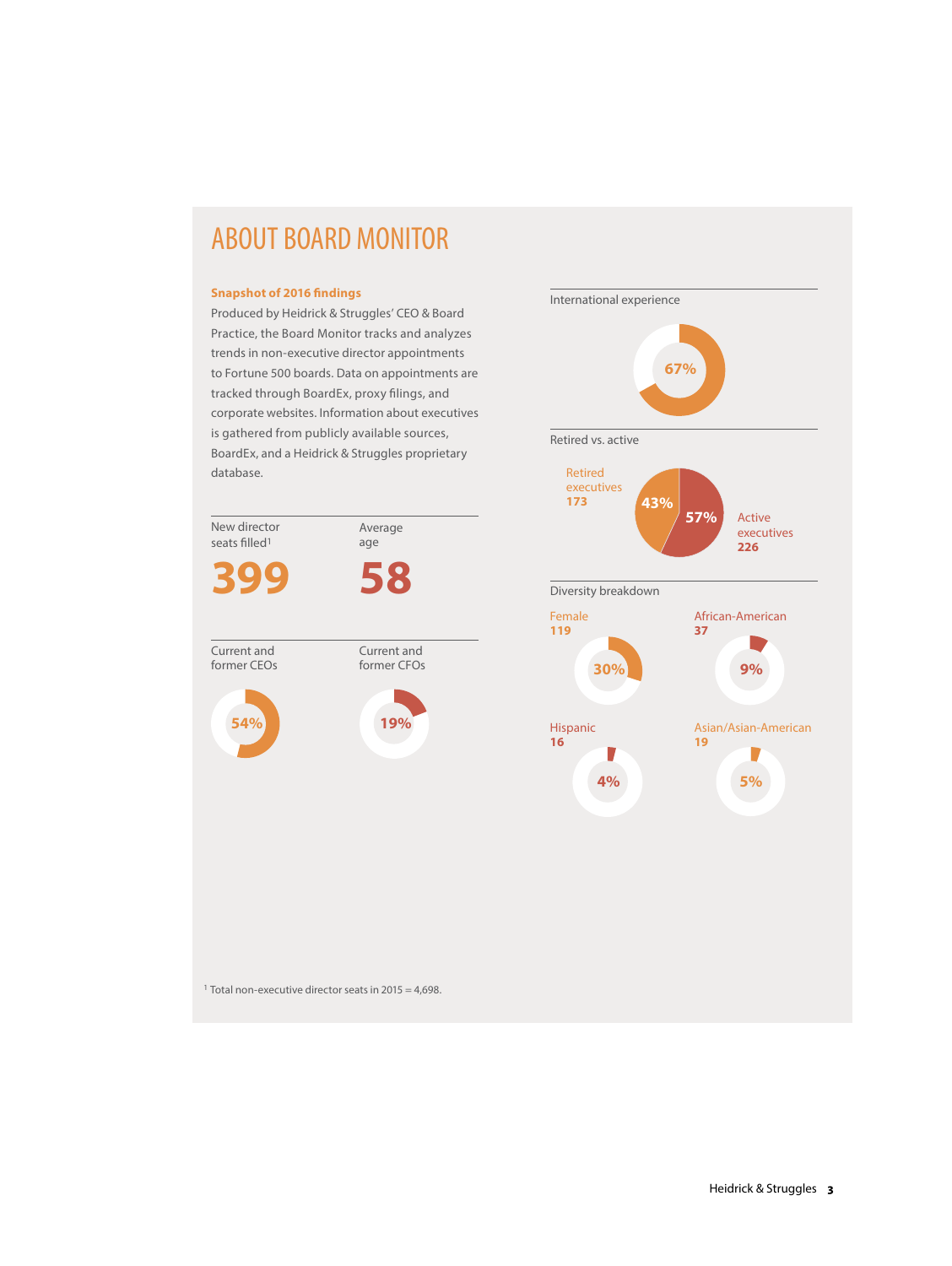## CEOs and CFOs rule the roost

The percentage of new board appointments that went to current and retired CEOs and CFOs rebounded strongly in 2015, increasing more than 6 percentage points over the 2014 fgure to reach 73.2% in 2015 the highest such fgure we've seen since the inception of the Board Monitor in 2009 (Figure 1).



Figure 1: **Current and former CEOs and CFOs on Fortune 500 boards, % of new directors, 2009–15** 

Appointments of sitting and retired CEOs were responsible for the increase: The proportion of these executives joining Fortune 500 boards jumped to 54.4% in 2015, an increase of more than 7 percentage points over the previous year. Meanwhile, the share of sitting and retired CFOs dipped slightly in 2015, to 18.8%—a fgure that nonetheless remained slightly above the 7-year average (17.8%).

This collective high for CEOs and CFOs coincided with a seven-year high of 399 total appointments, 60 more than in 2014 and 120 more than the seven-year low of 279 in 2010 (Figure 2).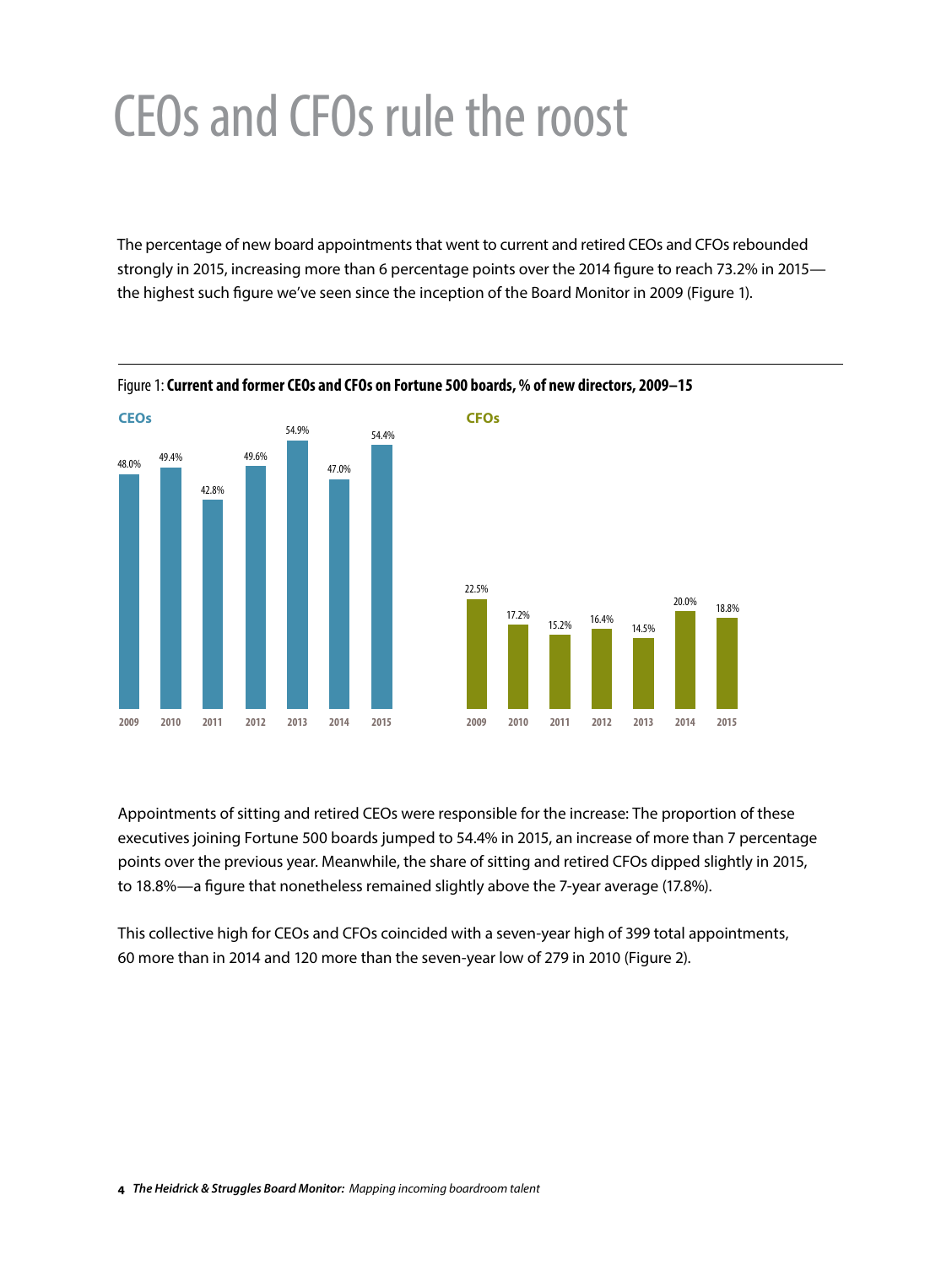While several reasons could account for the number of new appointments, the rise in the number of spin-ofs, split-ofs, or equity carve-outs seen in recent years has certainly sparked demand for new board members (for more, see "Building a spin-off board: Are you ready?," on heidrick.com). Other factors at play could include board expansions among Fortune 500 companies as well as the diferences in board size between companies that fell off the Fortune list versus their replacements.



399 their new boards, we took into account all of the signifcant industry experiences of each director. (For example, a new director who has worked most recently in the consumer industry may also have valuable experience in the industrial sector or in technology.) We then mapped the prevalence of substantial career experiences that flowed onto the boards in each industry (the lines in Figure 3), producing a more comprehensive picture of the skills of new directors and a more nuanced picture of the experience that boards actually acquired.

*The uptick in international experience from 2014 to 2015 suggests that in terms of diversity of experience some boards are broadening their horizons.*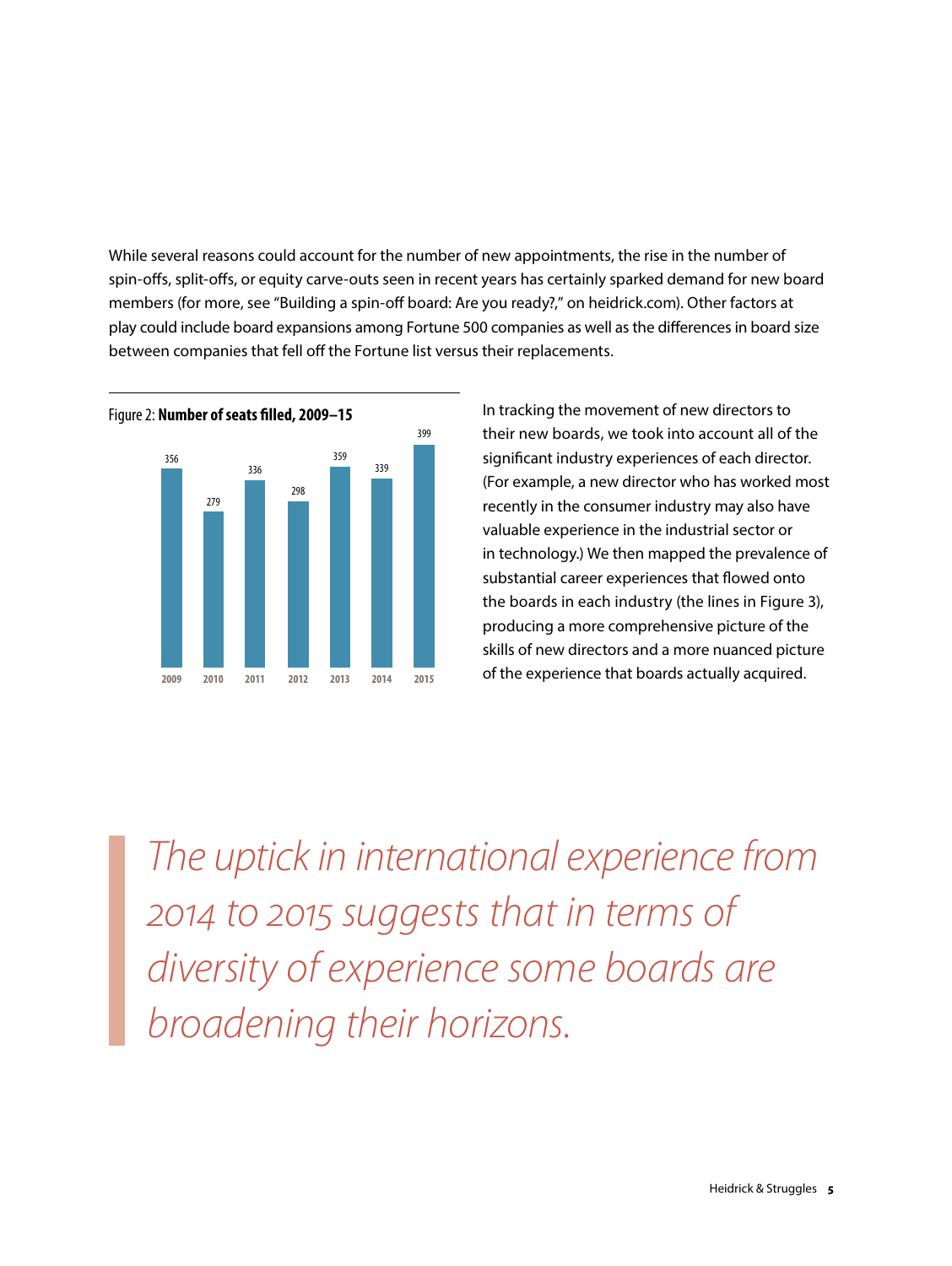

#### Figure 3: **Career-experience mix and board destination for incoming directors, by industry**  (accounts for multiple skills and experiences among directors; n = 399 director seats examined)

For more about director experience and how it was distributed by industry, explore an interactive version of this graphic at heidrick.com.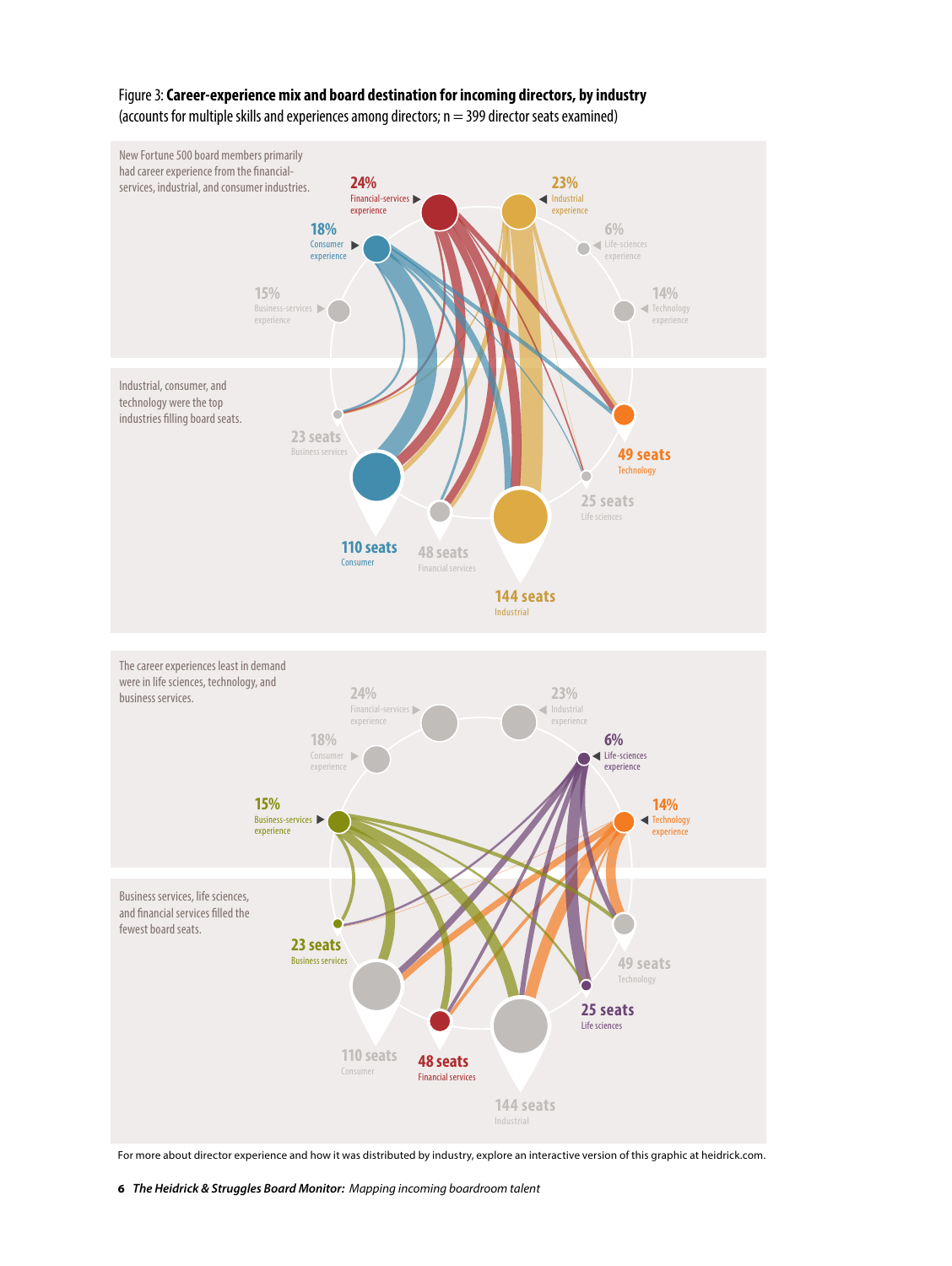# The experience new directors brought

From the point of view of collective industry experience, the following picture emerges:

As in 2014, fnancial-services know-how was the most widely distributed skill among new directors, representing nearly one-quarter of their collective mix of career experiences (Figure 4). But more fnancial-services experience went outside the industry's boards in 2015 than into them. Why? Continued scrutiny of earnings, regulatory concerns, and auditcommittee requirements make this background vital for any company.

Industrial experience was the second most common background among new directors in 2015, despite a 13% decline from 2014. The overwhelming bulk of that experience went to industrial boards (Figure 5).

#### Figure 4: **Financial-services experience went to:**



#### Figure 5: **Industrial experience went to:**



Consumer experience was the third most prevalent background among incoming directors (Figure 6). The desire to truly understand customers has always been strong in consumer-facing industries but in recent years has spread to new sectors such as technology and business services.

#### Figure 6: **Consumer experience went to:**

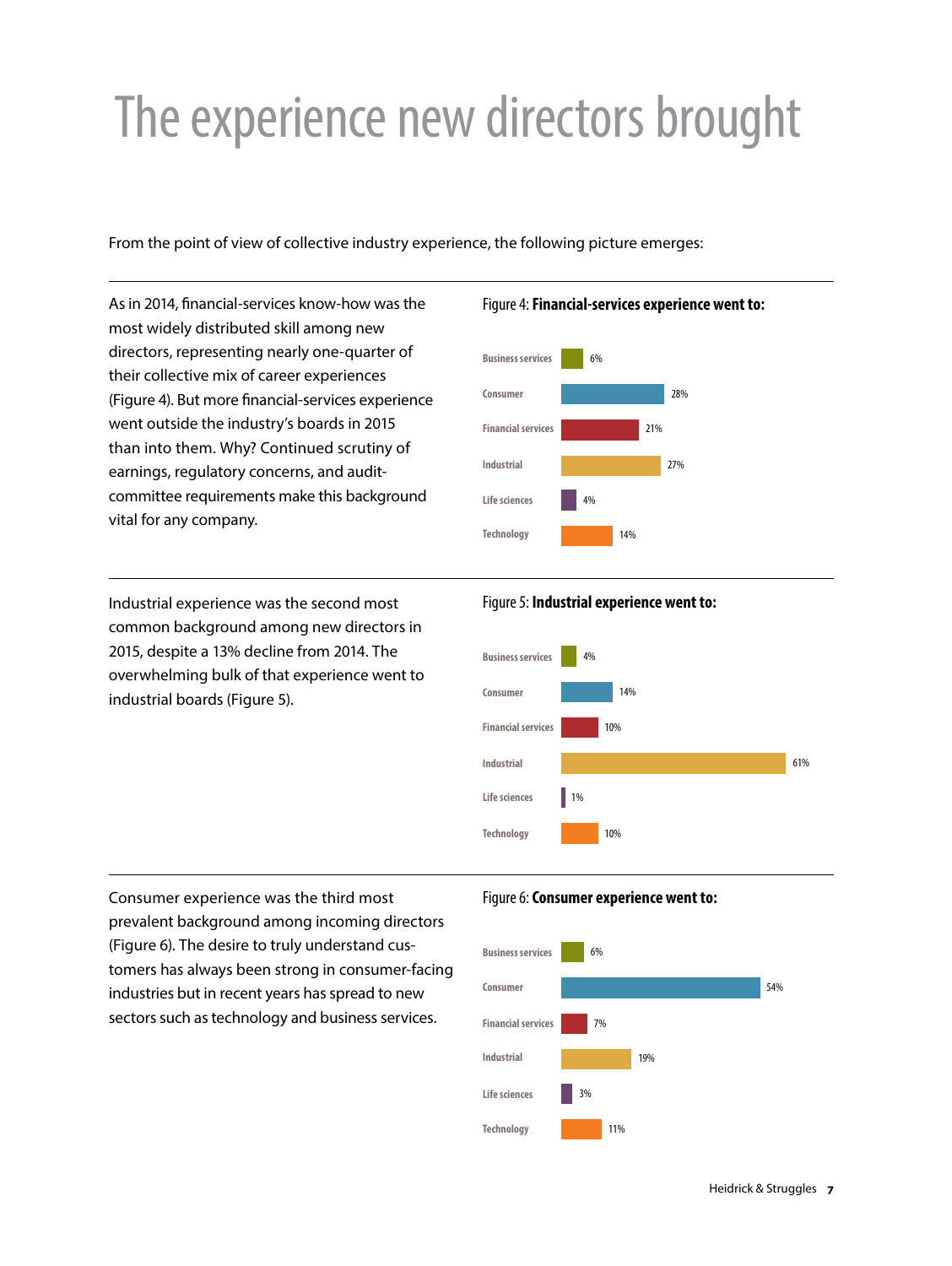Although relatively few incoming directors had life-sciences and healthcare experience, these skills were moderately distributed across industries (Figure 7). As a growing number of retailers, tech companies, and consumer-goods makers enter the healthcare space, a life-sciences background is becoming a coveted trait for some boards.

Figure 7: **Life-sciences experience went to:** 



## The expertise boards acquired

Where did this experience go? Figure 8 captures how industrial experience was distributed across boards:

**Industrial companies** flled the most new board seats of any sector in 2015—one-third more than the next closest, the consumer sector. And industrial experience was most heavily acquired by industrialcompany boards—likely because of the intimate knowledge of specifc markets and industries these directors bring. The amount of technology experience gained by industrial boards doubled from 2014, perhaps a refection of the sector's growing interest in the industrial applications of technologies such as automation, robotics, and the Internet of Things.

**Technology boards** flled 49 seats with new directors last year. The experience these boards demanded most were from technology and fnancial services. Notably, women with tech experience were underrepresented relative to women with other career skills. (For more about gender diversity in tech, see "Debugging the high-tech industry's gender gap," on heidrick.com.)

While social-media experience represented a small share of the overall experience of incoming board members, **consumer boards** were among the largest benefciaries. Nearly 30% of the total social-media experience held by incoming directors went to consumer companies.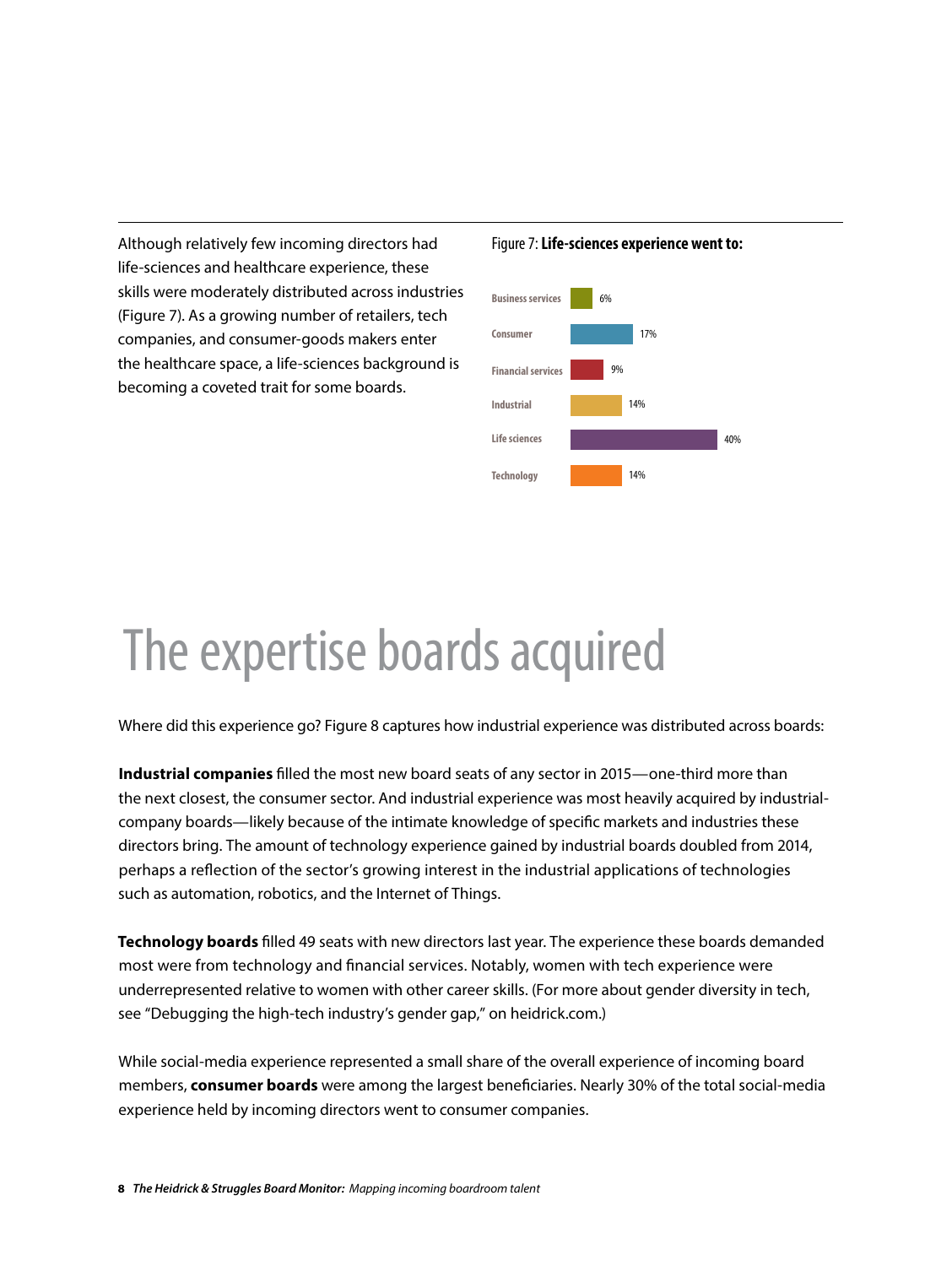### Figure 8: **With the exception of business-services boards, Fortune 500 boardrooms drew from within their industry most often when making director appointments.**

**Top 3 backgrounds for new directors, 2015** 



Financial-services boards drew from: Industrial boards drew from:











Note: Numbers may not sum to 100% because of rounding.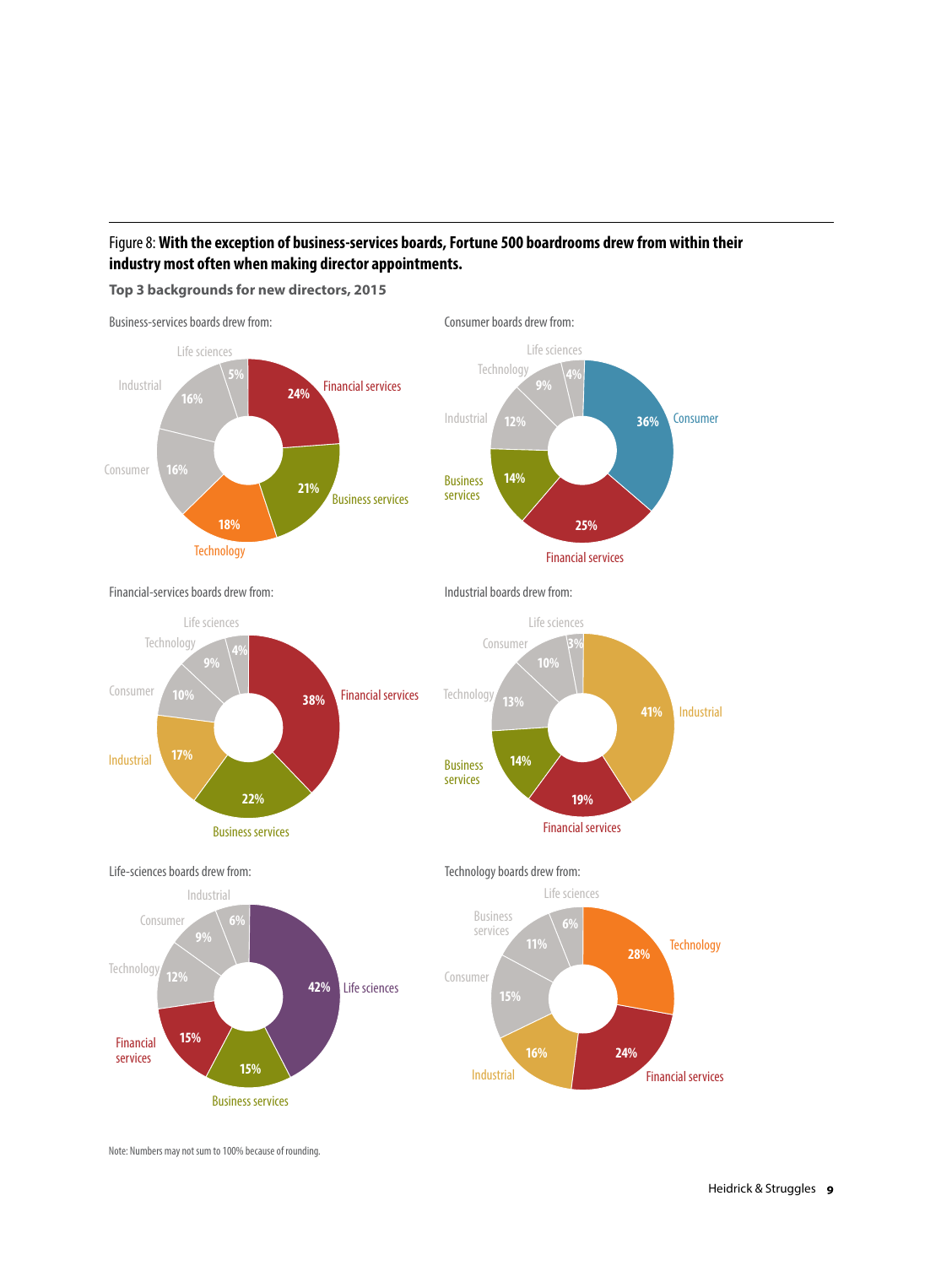## Diversity in the doldrums?

With the number of appointments at a seven-year high, it is reasonable to expect that a greater number of women, Hispanics, African-Americans, and Asian/Asian-Americans might have claimed seats in the boardroom. However, it did not turn out that way. Indeed, from the perspective of gender and ethnic diversity, the way in which board appointments unfolded in 2015 might be seen as a missed opportunity.

**Women** accounted for 29.8% of new directors in 2015, up only slightly from 29.2% in 2014 (Figure 9). The percentage of female directors had been increasing steadily each year from 18.0% in 2009. Last year, we projected that at the current rate of growth women would account for 50.0% of new directors for the frst time in 2024—but in light of the most recent data, it will take an additional two years for new women directors to reach parity with men.



For the seventh consecutive year, the percentage of **directors of Hispanic origin** appointed to Fortune 500 boards was sharply lower than the overall representation of Hispanics in the US population (Figure 10). Of the 399 directors appointed by Fortune 500 companies in 2015, only 16 were Hispanic—just 4.0%. Over the past seven years, an average of 4.7% of new directors have been Hispanic, with no discernible upward trend. Yet Hispanics comprised 17.4% of the US population in 2014, up from 15.8% in 2009. Hispanic purchasing power in the United States is also rising, projected to reach \$1.5 trillion in 2015, up from \$1.0 trillion in  $2010$ .<sup>1</sup> Given the long-standing preference for CEOs as directors, the outlook is not promising: in the Fortune 500 list for 2015, only nine CEOs are Hispanic.

Figure 10: **Hispanics on Fortune 500 boards, 2009−15** 



1 "A fresh view of Hispanic consumers," Nielsen, April 15, 2014, nielsen.com.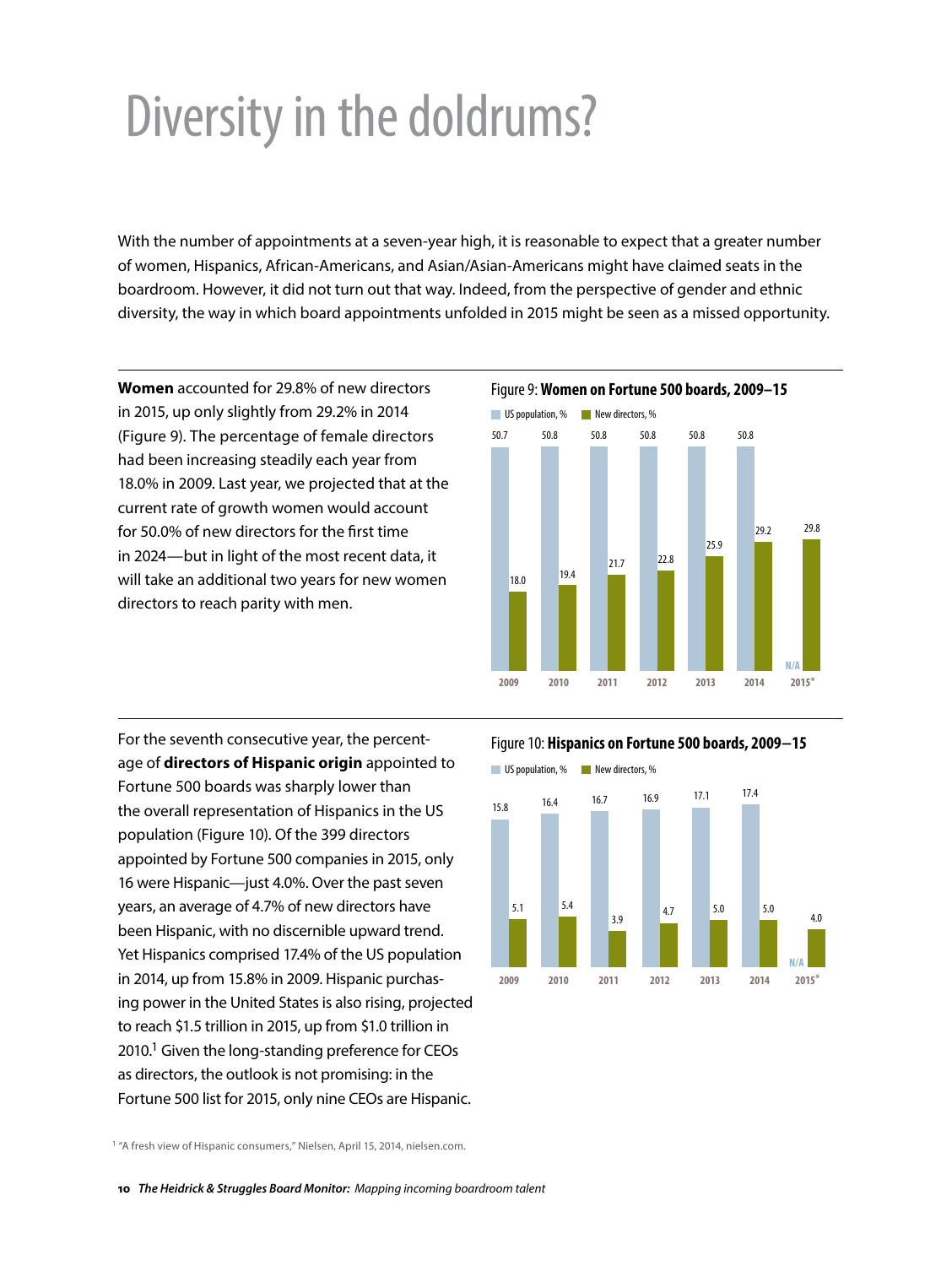**African-Americans** accounted for 9.3% of new directors in 2015, up from 8.3% in 2014 (Figure 11). The percentage of African-American directors has increased from 5.3% in 2009. African-Americans accounted for 12.4% percent of the US population in 2014, slightly up from 12.3% percent in 2009.

#### Figure 11: **African-Americans on Fortune 500 boards, 2009−15**



for 4.8% of appointments in 2015, down from **boards, 2009−15**  5.3% in 2014 (Figure 12). Directors of Asian descent US population, % New directors, % have accounted for an average of 5.2% of new 8.0 appointments over the past seven years, fluctuat- 6.1 and 6.1 control of 6.1 and 6.1 control of 6.1 control of 6.1 control of 6.1 control of 6.1 control of 6.1 control of 6.1 control of 6.1 control of 6.1 control of 6.1 co ing between a low of 3.4% and a high of 8.0%.  $4.5\frac{4.8}{3.9}$   $4.8\frac{5.0}{1}$   $4.9$   $4.9$   $4.9$   $4.9$   $4.9$   $4.9$   $4.9$   $4.9$   $4.9$   $4.9$   $4.9$   $4.9$   $4.9$   $4.9$   $4.9$   $4.9$   $4.9$   $4.9$   $4.9$   $4.9$   $4.9$   $4.9$   $4.9$   $4.9$ Overall, people of Asian descent accounted for **the contract of the Contract of Asian** descent accounted for 5.3% of the US population in 2014, up from 4.5% in 2009.

### **Asian and Asian-American directors** accounted Figure 12: **Asians and Asian-Americans on Fortune 500**



Research in recent years has shown a signifcant correlation between superior shareholder value and gender diversity on boards. And when the numbers for Hispanics, African-Americans, and Asians rise enough to make similar research on ethnic diversity statistically signifcant, the results are likely to be the same. Far from a numbers game, gender and ethnic diversity is a proxy for the diversity of thought that is the goal of farseeing boards, and we will continue to chart its progress in the coming years.

\* US census data for 2015 not yet available.

Source for all four charts: Heidrick & Struggles Board Monitor; US Census Bureau